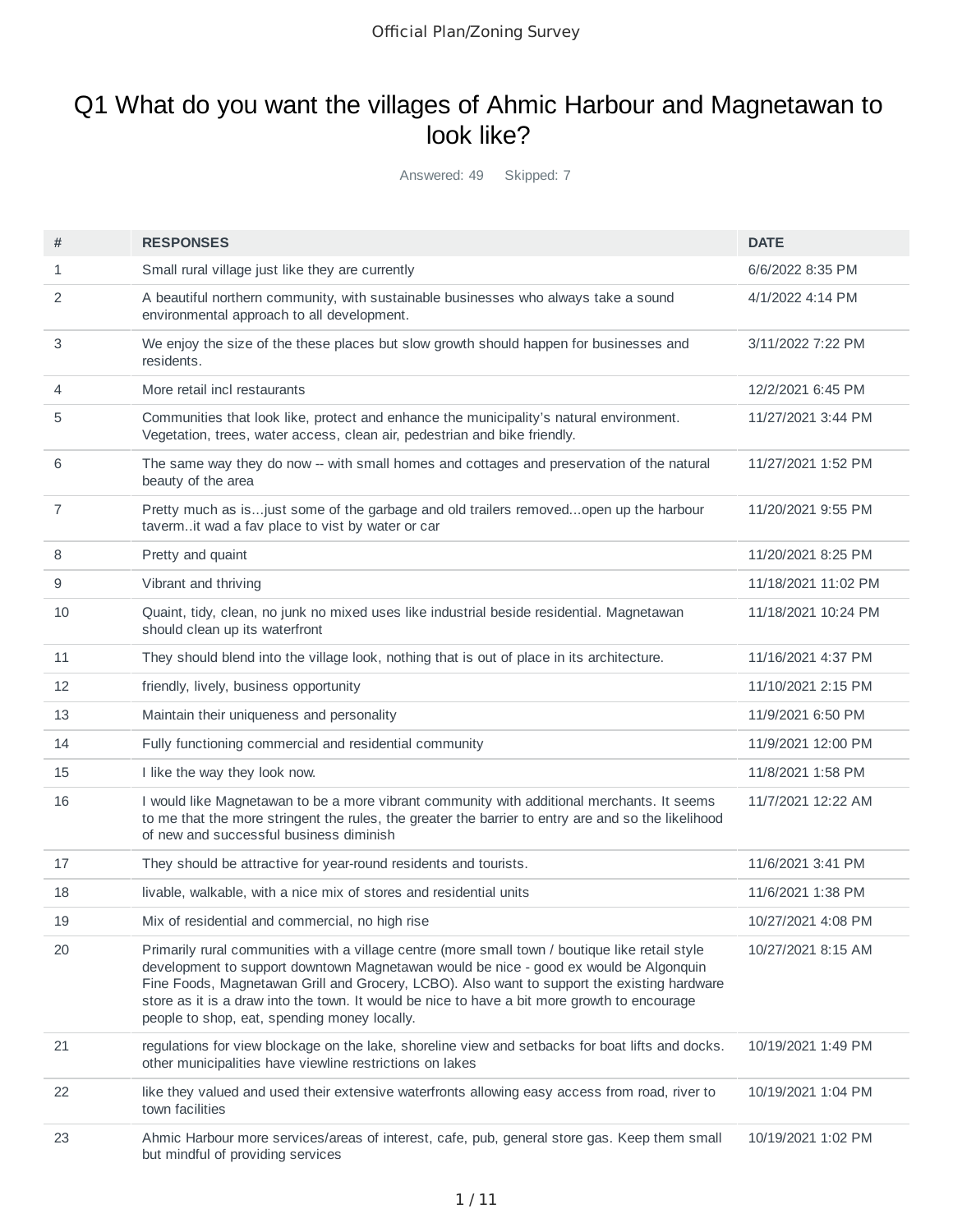| 24 | concentrate on promoting businesses on the main street. Allow mixed commercial and<br>residential zoning to promote small businesses by allowing residential use in basements.                                                                                                                                                                                                                                                                                                                                                                                                                            | 10/19/2021 12:59 PM |
|----|-----------------------------------------------------------------------------------------------------------------------------------------------------------------------------------------------------------------------------------------------------------------------------------------------------------------------------------------------------------------------------------------------------------------------------------------------------------------------------------------------------------------------------------------------------------------------------------------------------------|---------------------|
| 25 | Given a twenty year window; General beautification with minimum property standards to be<br>encouraged and enforced. Improved signage. Both residential and retail/commercial growth<br>occurring in each through the use of currently existing lots wherever possible. Retail to be<br>located in the village cores.                                                                                                                                                                                                                                                                                     | 10/16/2021 3:14 PM  |
| 26 | I do not want that portion of the municipality which is shoreline property to look like the<br>Mukoka Lakes. In otherwords, chopped up into 350 ft bits of shoreline with "executive<br>cottages" and massive boathouses. I want Ahmic Harbour and Magnetawan to maintain the<br>green spaces we have with comfortable (not massive 4,000sq ft) family dwellings. We need to<br>create/maintain parks and community gardens. We need affordable housing and businesses to<br>attract people back into this area so visitors won't have to drive to Parry Sound or Huntsville<br>for supplies of any kind. | 10/16/2021 10:38 AM |
| 27 | Like they do now                                                                                                                                                                                                                                                                                                                                                                                                                                                                                                                                                                                          | 10/16/2021 10:25 AM |
| 28 | They should retain their small town charm but also allow more small businesses and industry.                                                                                                                                                                                                                                                                                                                                                                                                                                                                                                              | 10/16/2021 9:00 AM  |
| 29 | <b>Nice</b>                                                                                                                                                                                                                                                                                                                                                                                                                                                                                                                                                                                               | 10/11/2021 6:50 PM  |
| 30 | I like them as they are and would like to see drastic increases in population density limited.                                                                                                                                                                                                                                                                                                                                                                                                                                                                                                            | 10/11/2021 5:57 PM  |
| 31 | Remain basically residential with regulations to make it attractive.                                                                                                                                                                                                                                                                                                                                                                                                                                                                                                                                      | 10/8/2021 11:49 AM  |
| 32 | no response                                                                                                                                                                                                                                                                                                                                                                                                                                                                                                                                                                                               | 10/4/2021 2:54 PM   |
| 33 | A scenic vibrant community welcoming seasonal viisitors                                                                                                                                                                                                                                                                                                                                                                                                                                                                                                                                                   | 10/3/2021 12:17 PM  |
| 34 | Ahmic Harbour- the waterfront is full, I would love to have the Harbour restaurant back with a<br>patio and fair noise restrictions in place                                                                                                                                                                                                                                                                                                                                                                                                                                                              | 10/2/2021 7:48 AM   |
| 35 | The villages should look like a place you'd want to visit. Mix of spots to eat/ shop while<br>enjoying the natural beauty of the villages.                                                                                                                                                                                                                                                                                                                                                                                                                                                                | 10/1/2021 10:13 AM  |
| 36 | Picturesque with shops and pedestrian friendly                                                                                                                                                                                                                                                                                                                                                                                                                                                                                                                                                            | 10/1/2021 9:57 AM   |
| 37 | The hamlets /villages they are. Charming with a reason to visit.                                                                                                                                                                                                                                                                                                                                                                                                                                                                                                                                          | 10/1/2021 8:04 AM   |
| 38 | Clean, adequate parking for cars and boats. Public washrooms and picnic areas. Well kept<br>sidewalks. I would like more underground wires, less hydro/ phone poles. Bilaws to enforce<br>cutting grass as a few places don't and it looks bad. No old cars sitting in yards.                                                                                                                                                                                                                                                                                                                             | 10/1/2021 1:43 AM   |
| 39 | Lively, thriving, inviting destinations                                                                                                                                                                                                                                                                                                                                                                                                                                                                                                                                                                   | 9/30/2021 11:19 PM  |
| 40 | Good land use planning so each zone is properly considered on how it will affect the<br>community for future years.                                                                                                                                                                                                                                                                                                                                                                                                                                                                                       | 9/30/2021 10:33 PM  |
| 41 | Cottage country.                                                                                                                                                                                                                                                                                                                                                                                                                                                                                                                                                                                          | 9/30/2021 8:59 PM   |
| 42 | Tidy with nicer front yards and artsy commercial development. Right now some properties look<br>horrible. We want to encourage business and tourists and places for locals                                                                                                                                                                                                                                                                                                                                                                                                                                | 9/30/2021 12:09 AM  |
| 43 | The Municipality needs residents and new business. Make it easy for business, new residents<br>including retirees to move into the Municipality and thrive. Make it easy for vacation properties<br>with or without lakefront to be built and contribute to the sustainability of the Municipality.                                                                                                                                                                                                                                                                                                       | 9/29/2021 1:50 AM   |
| 44 | Maintain the feeling of small town Ontario, while preserving the historic value of both<br>communities                                                                                                                                                                                                                                                                                                                                                                                                                                                                                                    | 9/28/2021 11:52 PM  |
| 45 | Whatever the land owner chooses for it to look like.                                                                                                                                                                                                                                                                                                                                                                                                                                                                                                                                                      | 9/28/2021 8:20 PM   |
| 46 | More unique shops/retail. and dining options. Clean up current messy homes and businesses.                                                                                                                                                                                                                                                                                                                                                                                                                                                                                                                | 9/28/2021 4:52 PM   |
| 47 | Clean and inviting                                                                                                                                                                                                                                                                                                                                                                                                                                                                                                                                                                                        | 9/28/2021 4:06 PM   |
| 48 | much as they are and more recreation & retirement friendly                                                                                                                                                                                                                                                                                                                                                                                                                                                                                                                                                | 9/28/2021 2:38 PM   |
| 49 | Normal                                                                                                                                                                                                                                                                                                                                                                                                                                                                                                                                                                                                    | 9/28/2021 2:07 PM   |
|    |                                                                                                                                                                                                                                                                                                                                                                                                                                                                                                                                                                                                           |                     |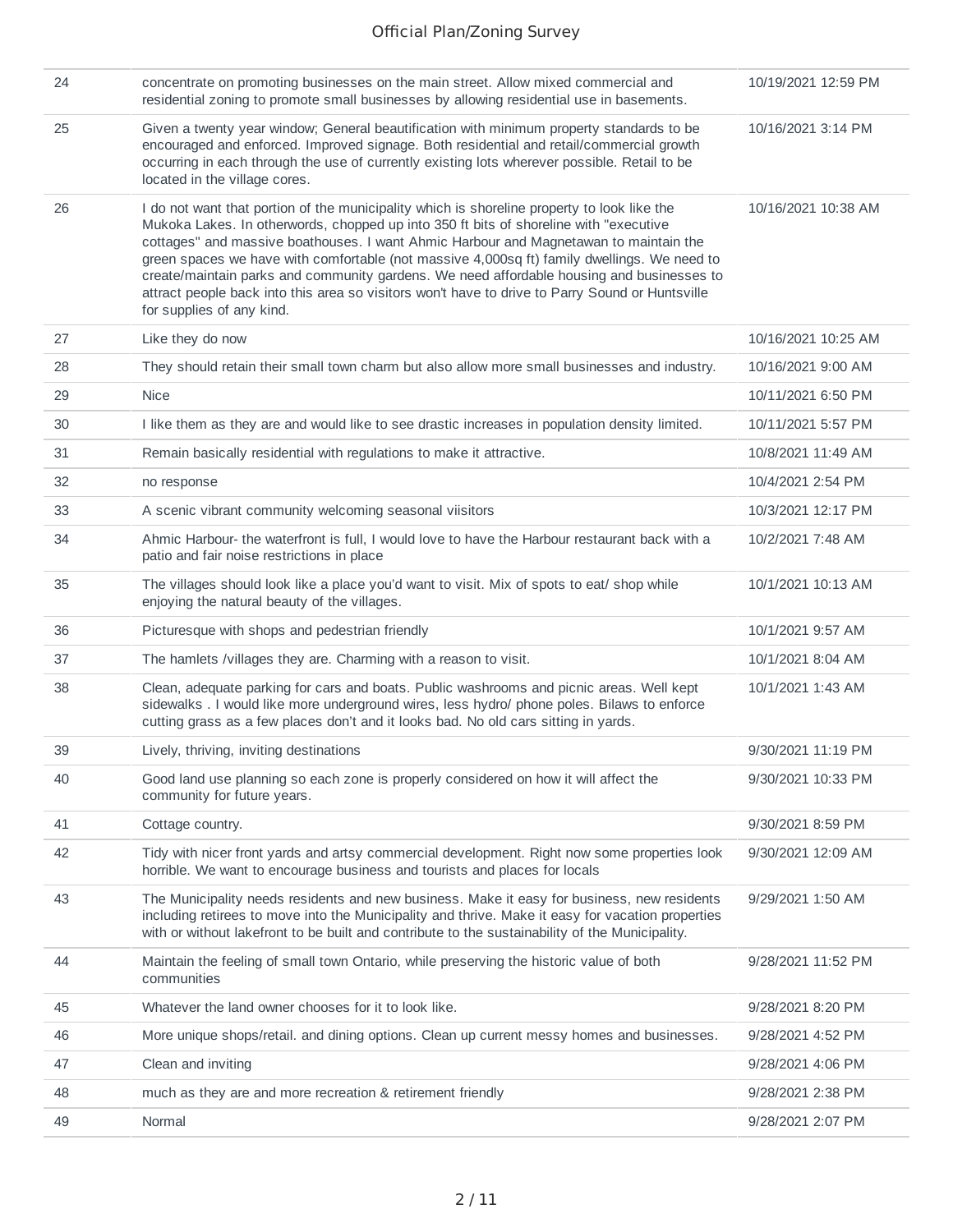# Q2 Where do you think Industrial and Heavy Commercial businesses should be located in the Municipality?

Answered: 51 Skipped: 5

| #            | <b>RESPONSES</b>                                                                                                                                                                                                                                                                                                                                                                                                                                                    | <b>DATE</b>         |
|--------------|---------------------------------------------------------------------------------------------------------------------------------------------------------------------------------------------------------------------------------------------------------------------------------------------------------------------------------------------------------------------------------------------------------------------------------------------------------------------|---------------------|
| $\mathbf{1}$ | Off the main highways                                                                                                                                                                                                                                                                                                                                                                                                                                               | 6/6/2022 8:35 PM    |
| 2            | Wherever it makes the most sense to the environment $&$ wildlife (away from waterways and<br>fresh water run off)                                                                                                                                                                                                                                                                                                                                                   | 4/1/2022 4:14 PM    |
| 3            | In areas away from growth.                                                                                                                                                                                                                                                                                                                                                                                                                                          | 3/11/2022 7:22 PM   |
| 4            | Away from all lakes                                                                                                                                                                                                                                                                                                                                                                                                                                                 | 12/2/2021 6:45 PM   |
| 5            | Nowhere. There is no need for these kinds of businesses in Magnetawan. We need businesses<br>that encourage and support our residents life in a natural environment. There is no economic<br>justification for heavy commercial and industrial businesses to set up shop in in Magnetawan.<br>No municipal water or sewage system and environmental protection have essentially stopped<br>such businesses from operating in small rural municipalities in Ontario. | 11/27/2021 3:44 PM  |
| 6            | In town only, near each other (e.g. next to the Home Hardware), and as limited as possible.                                                                                                                                                                                                                                                                                                                                                                         | 11/27/2021 1:52 PM  |
| 7            | Not near the water ways or dwellingsdo not believe we need itpollution and noise etc                                                                                                                                                                                                                                                                                                                                                                                | 11/20/2021 9:55 PM  |
| 8            | Outside of the centre                                                                                                                                                                                                                                                                                                                                                                                                                                               | 11/20/2021 8:25 PM  |
| 9            | Along the highways                                                                                                                                                                                                                                                                                                                                                                                                                                                  | 11/18/2021 11:02 PM |
| 10           | Away from the waterfront and town proper looks ugly and should be contained in their own<br>industrial park                                                                                                                                                                                                                                                                                                                                                         | 11/18/2021 10:24 PM |
| 11           | In an industrial park, on the 124                                                                                                                                                                                                                                                                                                                                                                                                                                   | 11/16/2021 4:37 PM  |
| 12           | in the boonies                                                                                                                                                                                                                                                                                                                                                                                                                                                      | 11/10/2021 2:15 PM  |
| 13           | In existing areas where they are already permitted                                                                                                                                                                                                                                                                                                                                                                                                                  | 11/9/2021 6:50 PM   |
| 14           | not at all within villages or towns, and not impacting impacting residential areas.                                                                                                                                                                                                                                                                                                                                                                                 | 11/9/2021 12:00 PM  |
| 15           | Outskirts of town                                                                                                                                                                                                                                                                                                                                                                                                                                                   | 11/8/2021 1:58 PM   |
| 16           | Outside of town away from lake                                                                                                                                                                                                                                                                                                                                                                                                                                      | 11/7/2021 12:22 AM  |
| 17           | They should be on Hwy 124, away from the river and lakes and where the pavement is<br>adequate to handle lots of truck traffic.                                                                                                                                                                                                                                                                                                                                     | 11/6/2021 3:41 PM   |
| 18           | not in agricultural areas, grouped together                                                                                                                                                                                                                                                                                                                                                                                                                         | 11/6/2021 1:38 PM   |
| 19           | Along 124 or 520                                                                                                                                                                                                                                                                                                                                                                                                                                                    | 10/27/2021 4:08 PM  |
| 20           | Outside of the main village centres and away from water ways.                                                                                                                                                                                                                                                                                                                                                                                                       | 10/27/2021 8:15 AM  |
| 21           | in rural areas                                                                                                                                                                                                                                                                                                                                                                                                                                                      | 10/19/2021 1:49 PM  |
| 22           | on the waterfront if they service lakefront residents where their resources demand e.g gravel                                                                                                                                                                                                                                                                                                                                                                       | 10/19/2021 1:04 PM  |
| 23           | In Magnetawan, not near lakes or residential areas                                                                                                                                                                                                                                                                                                                                                                                                                  | 10/19/2021 1:02 PM  |
| 24           | outside village limits if possible depending on specific use                                                                                                                                                                                                                                                                                                                                                                                                        | 10/19/2021 12:59 PM |
| 25           | At the lands located at #124 and #520. Once new lands are required these should be located<br>remotely from the village centres.                                                                                                                                                                                                                                                                                                                                    | 10/16/2021 3:14 PM  |
| 26           | What do you mean by "industrial" and "heavy commercial" business. Factory work like<br>Lofthouse that works employees on 12 hour shifts that destroy relationships, physical, and<br>mental health? We don't need that kind of business. Agriculture has always been important and                                                                                                                                                                                  | 10/16/2021 10:38 AM |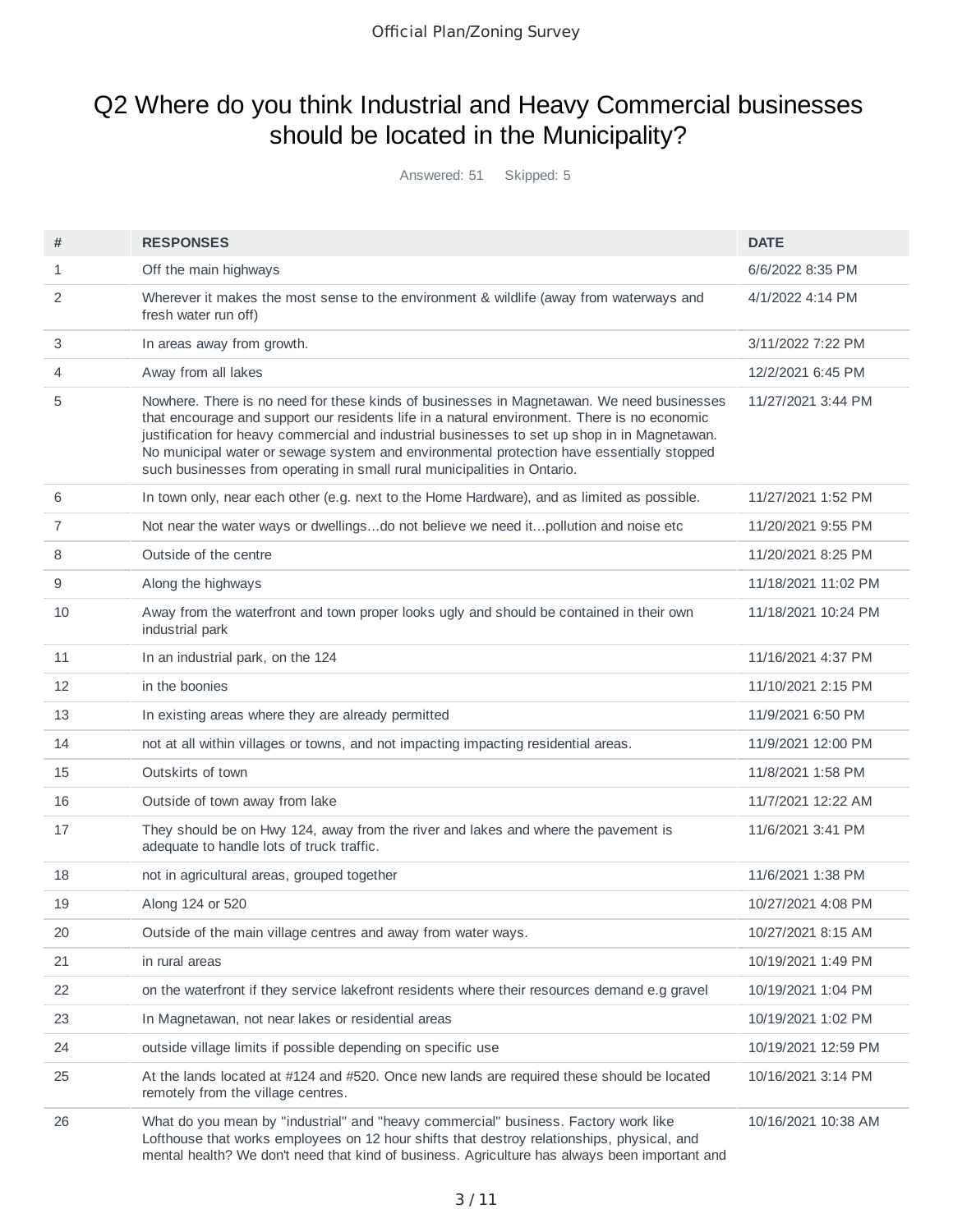will be more imortant in the future. A market garden greenhouse business would work here on existing farmland.

| 27 | just out of town, along the highways                                                                                                              | 10/16/2021 10:25 AM |
|----|---------------------------------------------------------------------------------------------------------------------------------------------------|---------------------|
| 28 | On the outskirts of village boundaries.                                                                                                           | 10/16/2021 9:00 AM  |
| 29 | <b>No</b>                                                                                                                                         | 10/11/2021 6:50 PM  |
| 30 | Away from village centres, waterways and sensitive environments                                                                                   | 10/11/2021 5:57 PM  |
| 31 | Outside of villages but could be adjacent to the built up areas                                                                                   | 10/8/2021 11:49 AM  |
| 32 | outside of residential developments and downtown cores                                                                                            | 10/4/2021 11:19 PM  |
| 33 | this is dependent on specific use but if possible try to locate in outlying areas                                                                 | 10/4/2021 2:54 PM   |
| 34 | We should welcome eco friendly commercial business on the outskirt of town away from the<br>lakes                                                 | 10/3/2021 12:17 PM  |
| 35 | Not on the river!! I would like to see these on a small bay on the lake but with a large on land<br>garage and docks out of sight from the water. | 10/2/2021 7:48 AM   |
| 36 | Where there is space. Away from the heart of the villages                                                                                         | 10/1/2021 10:13 AM  |
| 37 | <b>Outskirts</b>                                                                                                                                  | 10/1/2021 9:57 AM   |
| 38 | <b>Outskirts</b>                                                                                                                                  | 10/1/2021 8:04 AM   |
| 39 | Wherever they can be. We need more businesses. A                                                                                                  | 10/1/2021 1:43 AM   |
| 40 | Near the highways                                                                                                                                 | 9/30/2021 11:19 PM  |
| 41 | They should be located in an industrial park area far from residential zones                                                                      | 9/30/2021 10:33 PM  |
| 42 | Not in really populated areas. Must have access to roadways that will support the traffic                                                         | 9/30/2021 9:18 PM   |
| 43 | No Place, people move here to flee industrialization                                                                                              | 9/30/2021 8:59 PM   |
| 44 | Near the highways                                                                                                                                 | 9/30/2021 12:09 AM  |
| 45 | Along Highways 124, 520, 510, the Nipissing road and properties on side roads within 100<br>yards from the Hwy.                                   | 9/29/2021 1:50 AM   |
| 46 | I don't think either have a place in the municipality. The municipality does not have the<br>infrastructure to offer these options                | 9/28/2021 11:52 PM  |
| 47 | Hwy 124 and Hwy 520                                                                                                                               | 9/28/2021 8:20 PM   |
| 48 | Outside of Villages                                                                                                                               | 9/28/2021 4:52 PM   |
| 49 | On the Hwy                                                                                                                                        | 9/28/2021 4:06 PM   |
| 50 | more remote and away from the water                                                                                                               | 9/28/2021 2:38 PM   |
| 51 | Where the infrastructure can accommodate                                                                                                          | 9/28/2021 2:07 PM   |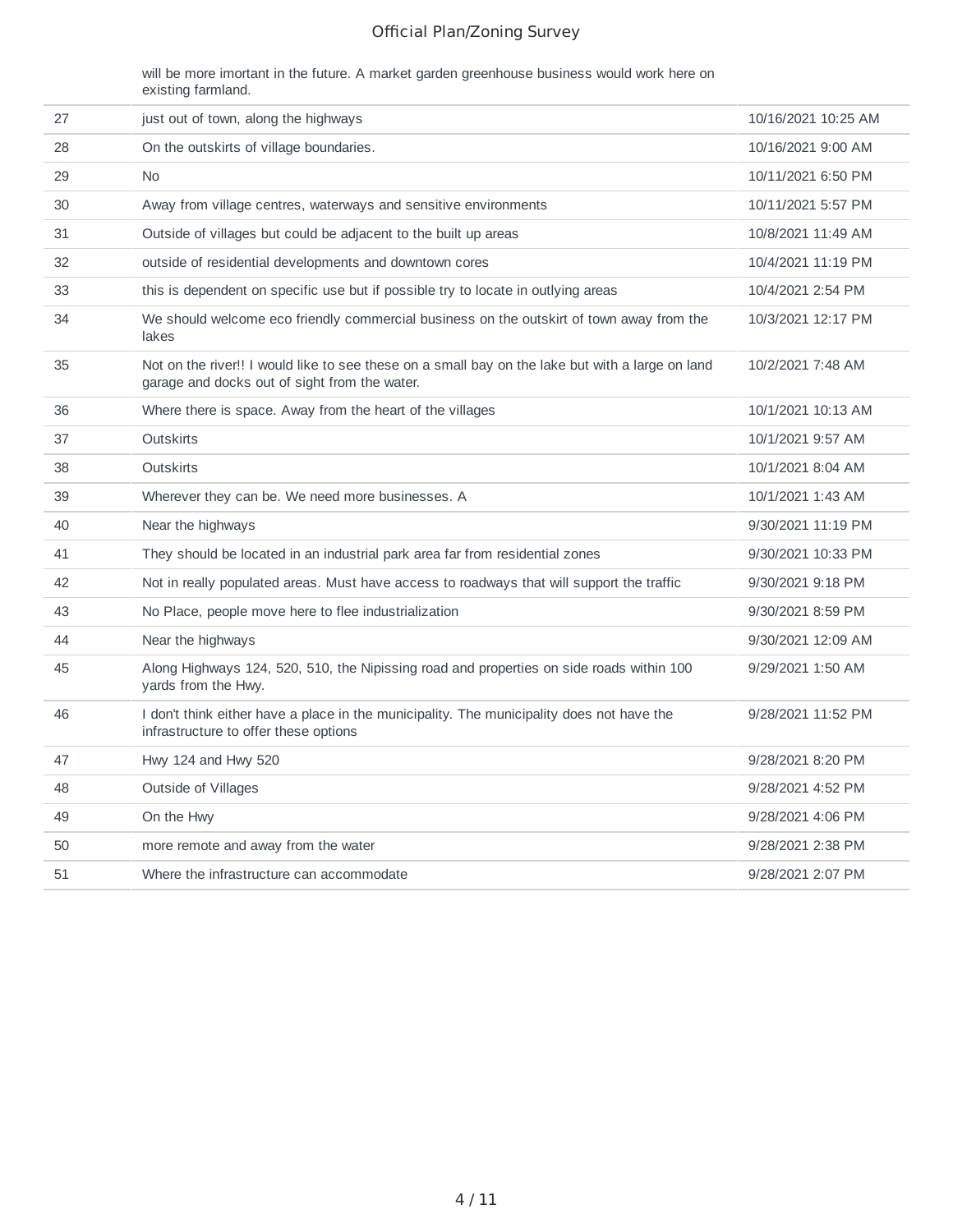# Q3 How far should someone be allowed to build from the road or shoreline in rural areas?

Answered: 50 Skipped: 6

| #  | <b>RESPONSES</b>                                                                                                                                                                                                                                                                                                                                                                                                                                                                                                      | <b>DATE</b>         |
|----|-----------------------------------------------------------------------------------------------------------------------------------------------------------------------------------------------------------------------------------------------------------------------------------------------------------------------------------------------------------------------------------------------------------------------------------------------------------------------------------------------------------------------|---------------------|
| 1  | 30 metres                                                                                                                                                                                                                                                                                                                                                                                                                                                                                                             | 6/6/2022 8:35 PM    |
| 2  | Shoreline = $15$ meters, Roads = $10$ meters                                                                                                                                                                                                                                                                                                                                                                                                                                                                          | 4/1/2022 4:14 PM    |
| 3  | 25-30 feet.                                                                                                                                                                                                                                                                                                                                                                                                                                                                                                           | 3/11/2022 7:22 PM   |
| 4  | I believe the current standard is 50' (15 meters) and that is appropriate                                                                                                                                                                                                                                                                                                                                                                                                                                             | 12/2/2021 6:45 PM   |
| 5  | Difficult to understand the relationship between shoreline and road setbacks. Shoreline<br>setbacks are very important for protection of waterways (septic systems), wildlife, shoreline<br>protection, noise carried over water, night light impact, etc. I am not familiar with issues re<br>building setbacks from roads. Presumably fire/emergency access, snowplows, but again there<br>are likely environmental concerns that should be addressed eg natural environment or hard<br>scape structures along road | 11/27/2021 3:44 PM  |
| 6  | Current bylaws as isnot to close                                                                                                                                                                                                                                                                                                                                                                                                                                                                                      | 11/20/2021 9:55 PM  |
| 7  | Get environmental impact report. Go with recommendations                                                                                                                                                                                                                                                                                                                                                                                                                                                              | 11/20/2021 8:25 PM  |
| 8  | Current setbacks are fine                                                                                                                                                                                                                                                                                                                                                                                                                                                                                             | 11/18/2021 11:02 PM |
| 9  | Keep shoreline clean and pristine as possible                                                                                                                                                                                                                                                                                                                                                                                                                                                                         | 11/18/2021 10:24 PM |
| 10 | The setbacks of 100 ft for buildings, 175 for septic. And any changes, ie septic should not<br>change or disturb the surrounding properties. Elevation changes must be monitored, as well as<br>any changes to properties ie tree removal should be kept to a minimal.                                                                                                                                                                                                                                                | 11/16/2021 4:37 PM  |
| 11 | close for the view                                                                                                                                                                                                                                                                                                                                                                                                                                                                                                    | 11/10/2021 2:15 PM  |
| 12 | 30-40 metres at least                                                                                                                                                                                                                                                                                                                                                                                                                                                                                                 | 11/9/2021 6:50 PM   |
| 13 | At least 300 ft from shoreline                                                                                                                                                                                                                                                                                                                                                                                                                                                                                        | 11/9/2021 12:00 PM  |
| 14 | 20 ft                                                                                                                                                                                                                                                                                                                                                                                                                                                                                                                 | 11/8/2021 1:58 PM   |
| 15 | The current 50' setback on shoreline property is adequate                                                                                                                                                                                                                                                                                                                                                                                                                                                             | 11/7/2021 12:22 AM  |
| 16 | dwellings should 50 feet or more from the shoreline; more if they are close to existing<br>dwellings.                                                                                                                                                                                                                                                                                                                                                                                                                 | 11/6/2021 3:41 PM   |
| 17 | shoreline based on enviromental best practices                                                                                                                                                                                                                                                                                                                                                                                                                                                                        | 11/6/2021 1:38 PM   |
| 18 | 50-75 feet?                                                                                                                                                                                                                                                                                                                                                                                                                                                                                                           | 10/27/2021 4:08 PM  |
| 19 | I would defer to professionals on what would be a safe distance from the shoreline - it could<br>also depend on the use such a residential or commercial and what type of commercial (e.g.<br>marina versus garage). Where a commercial building is occurring in the 'downtown' core, I<br>would encourage more sidewalk buildings to create a sense of the small town downtown<br>walkable community feel                                                                                                            | 10/27/2021 8:15 AM  |
| 20 | there are standards already in place                                                                                                                                                                                                                                                                                                                                                                                                                                                                                  | 10/19/2021 1:49 PM  |
| 21 | As far as they like if they are paying for their access                                                                                                                                                                                                                                                                                                                                                                                                                                                               | 10/19/2021 1:04 PM  |
| 22 | 75 yards from shoreline or road                                                                                                                                                                                                                                                                                                                                                                                                                                                                                       | 10/19/2021 1:02 PM  |
| 23 | 50' as per current zoning bylaw                                                                                                                                                                                                                                                                                                                                                                                                                                                                                       | 10/19/2021 12:59 PM |
| 24 | Current setback is acceptable.                                                                                                                                                                                                                                                                                                                                                                                                                                                                                        | 10/16/2021 3:14 PM  |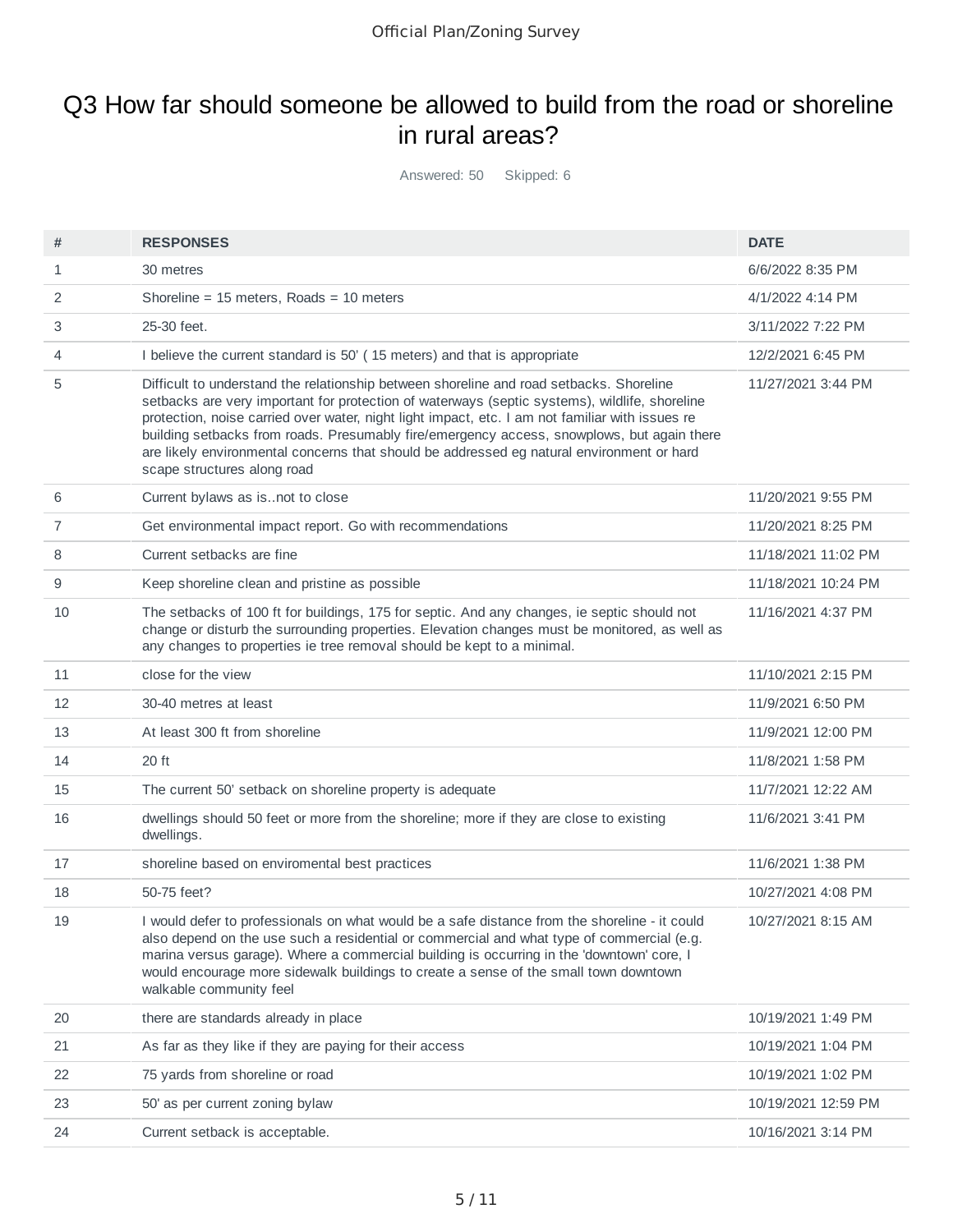| 25 | Current provincial regulations state 150 feet from a shoreline. However, the climate is changing<br>and I would say 200 feet from shoreline (more if the land is in a flood plain). Minimum from<br>road allowance survey should be at least 100 feet. | 10/16/2021 10:38 AM |
|----|--------------------------------------------------------------------------------------------------------------------------------------------------------------------------------------------------------------------------------------------------------|---------------------|
| 26 | anywhere on their own property. I don't know the current regulation                                                                                                                                                                                    | 10/16/2021 10:25 AM |
| 27 | 25 feet.                                                                                                                                                                                                                                               | 10/16/2021 9:00 AM  |
| 28 | $100+$ feet                                                                                                                                                                                                                                            | 10/11/2021 6:50 PM  |
| 29 | Unsure but should not affect neighbours' views. Should also consider distance from property<br>lines do as not to loom over neighbouring properties                                                                                                    | 10/11/2021 5:57 PM  |
| 30 | From road 7 m and waterfront at least 17 m                                                                                                                                                                                                             | 10/8/2021 11:49 AM  |
| 31 | reasonable distance to allow for parking and driveways                                                                                                                                                                                                 | 10/4/2021 11:19 PM  |
| 32 | soft minimum if lot size is sufficient                                                                                                                                                                                                                 | 10/4/2021 2:54 PM   |
| 33 | 6 meters from roads and 30 meters from shoreline                                                                                                                                                                                                       | 10/3/2021 12:17 PM  |
| 34 | 50ft                                                                                                                                                                                                                                                   | 10/2/2021 7:48 AM   |
| 35 | I think each case needs to be reviewed. However there should be minimal change to natural<br>elevation and natural shoreline.                                                                                                                          | 10/1/2021 10:13 AM  |
| 36 | Far enough to protect shoreline. No distance requirement from the road                                                                                                                                                                                 | 10/1/2021 9:57 AM   |
| 37 | 25m                                                                                                                                                                                                                                                    | 10/1/2021 8:04 AM   |
| 38 | Road - 15 feet. Allow for variances if roads unopened or unique circumstances. Shorelines<br>should be far enough back to avoid flooding in homes and keep septic and wells appropriately<br>back.                                                     | 10/1/2021 1:43 AM   |
| 39 | Current set backs are fine                                                                                                                                                                                                                             | 9/30/2021 11:19 PM  |
| 40 | Minimum 30 metres                                                                                                                                                                                                                                      | 9/30/2021 10:33 PM  |
| 41 | However far from road they want, and not so close to shoreline that it ruins the visual appeal.                                                                                                                                                        | 9/30/2021 9:18 PM   |
| 42 | It depends what they are building, a Deck, no problem                                                                                                                                                                                                  | 9/30/2021 8:59 PM   |
| 43 | We should not be able to see them                                                                                                                                                                                                                      | 9/30/2021 12:09 AM  |
| 44 | Not sure.                                                                                                                                                                                                                                              | 9/29/2021 1:50 AM   |
| 45 | Like the current designation for building on ahmic lake, rural is quesrionable                                                                                                                                                                         | 9/28/2021 11:52 PM  |
| 46 | 50 feet                                                                                                                                                                                                                                                | 9/28/2021 8:20 PM   |
| 47 | A safe distance to protect the shoreline, natural vegetation and wildlifeand risk from flooding                                                                                                                                                        | 9/28/2021 4:52 PM   |
| 48 | Depends from an assumed road 30 meters from an unassumed road 20 meter from a<br>shoreline 20 meters                                                                                                                                                   | 9/28/2021 4:06 PM   |
| 49 | much like today                                                                                                                                                                                                                                        | 9/28/2021 2:38 PM   |
| 50 | To where it doesn't interfere with natural habitats                                                                                                                                                                                                    | 9/28/2021 2:07 PM   |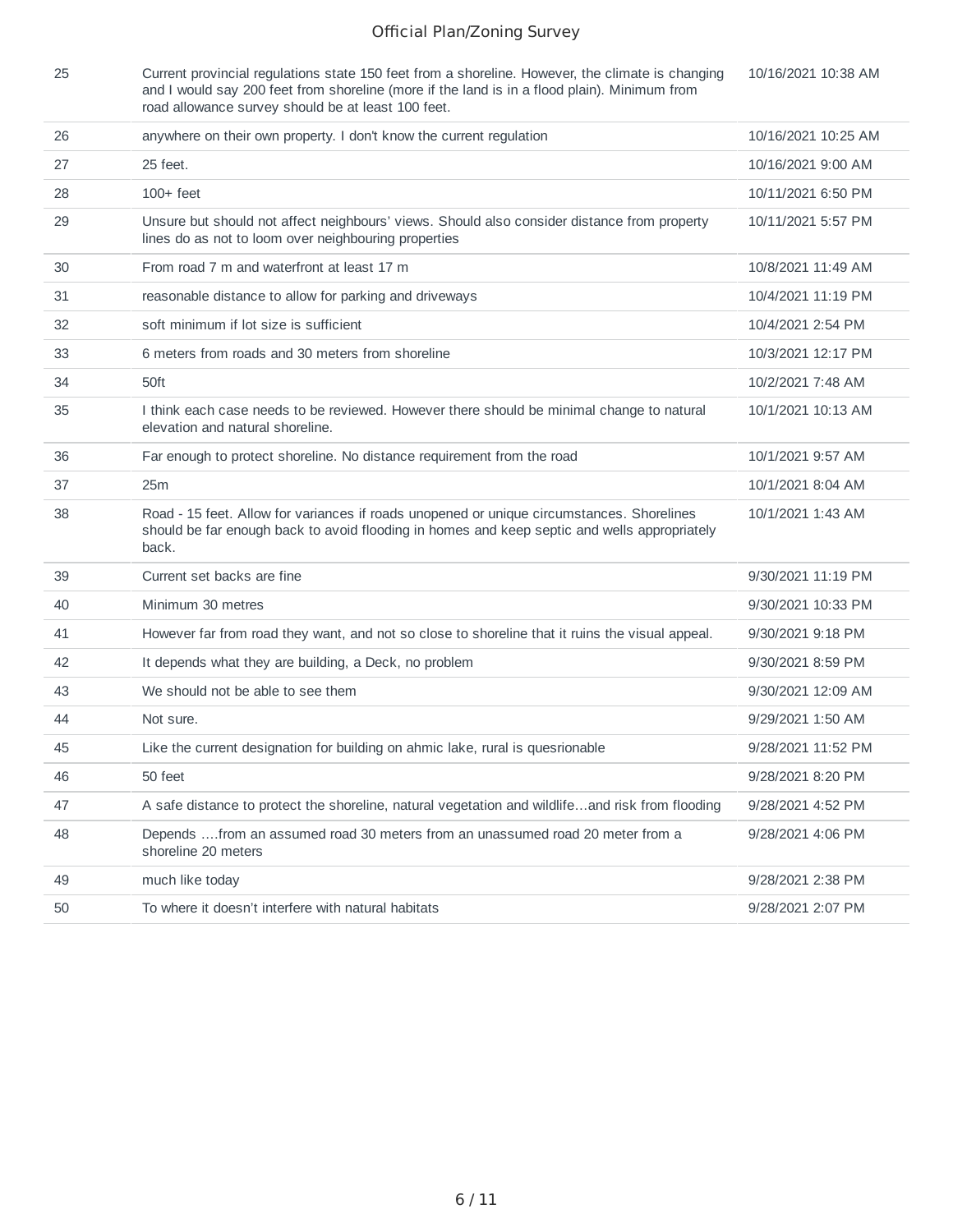# Q4 Do you think that trailers should be used as living space? If so, where do you think they should be allowed?

Answered: 54 Skipped: 2

| #              | <b>RESPONSES</b>                                                                                                                                                                                                                                                                                                                                                                                                          | <b>DATE</b>         |
|----------------|---------------------------------------------------------------------------------------------------------------------------------------------------------------------------------------------------------------------------------------------------------------------------------------------------------------------------------------------------------------------------------------------------------------------------|---------------------|
| $\mathbf{1}$   | Trailers should be allowed for seasonal use on Shoreline Residential properties.                                                                                                                                                                                                                                                                                                                                          | 6/6/2022 8:35 PM    |
| 2              | Trailers should only be used as temporary dwellings during construction with an approved perm<br>or if they located in a specifically designated area, ie. trailer park.                                                                                                                                                                                                                                                  | 4/1/2022 4:14 PM    |
| 3              | Yes. They should be allowed anywhere on a property that can accommodate.                                                                                                                                                                                                                                                                                                                                                  | 3/11/2022 7:22 PM   |
| $\overline{4}$ | Not on lake, perhaps elsewhere                                                                                                                                                                                                                                                                                                                                                                                            | 12/2/2021 6:45 PM   |
| 5              | The real problem, as you know, is that trailers are not considered residences for property<br>assessment purposes. Thus owners of properties with trailers do not pay for their use of<br>municipal services. This is not fair. As well, I am not sure whether trailers are even subject to<br>our building bylaws. Until this problem is addressed, trailers should not be allowed as<br>residences in the municipality. | 11/27/2021 3:44 PM  |
| 6              | I believe trailers should be allowed to be used as living space if needed to prevent<br>homelessness/allow people to have a higher quality of life or to live in safer accommodations                                                                                                                                                                                                                                     | 11/27/2021 1:52 PM  |
| 7              | Are we talking year roundmaybeneed more details                                                                                                                                                                                                                                                                                                                                                                           | 11/20/2021 9:55 PM  |
| 8              | Yes in a designated area                                                                                                                                                                                                                                                                                                                                                                                                  | 11/20/2021 8:25 PM  |
| 9              | Secondary or temporary dwellings only                                                                                                                                                                                                                                                                                                                                                                                     | 11/18/2021 11:02 PM |
| 10             | Hell no to trailers unless in a trailer park. Nothing looks worse than trailers set up amongst<br>houses                                                                                                                                                                                                                                                                                                                  | 11/18/2021 10:24 PM |
| 11             | Trailers for temp visit, front of property. Not permanent living space.                                                                                                                                                                                                                                                                                                                                                   | 11/16/2021 4:37 PM  |
| 12             | yes                                                                                                                                                                                                                                                                                                                                                                                                                       | 11/10/2021 2:15 PM  |
| 13             | Trailers are for temporary (seasonal) use only.                                                                                                                                                                                                                                                                                                                                                                           | 11/9/2021 6:50 PM   |
| 14             | not at all                                                                                                                                                                                                                                                                                                                                                                                                                | 11/9/2021 12:00 PM  |
| 15             | Yes this is important to ensure housing for all income levels.                                                                                                                                                                                                                                                                                                                                                            | 11/8/2021 1:58 PM   |
| 16             | Yes, in rural areas                                                                                                                                                                                                                                                                                                                                                                                                       | 11/7/2021 12:22 AM  |
| 17             | No, not along the waterfront. On roads, they should be set back.                                                                                                                                                                                                                                                                                                                                                          | 11/6/2021 3:41 PM   |
| 18             | yes / not sure                                                                                                                                                                                                                                                                                                                                                                                                            | 11/6/2021 1:38 PM   |
| 19             | Park model for 4 season is ok, but not within the town proper                                                                                                                                                                                                                                                                                                                                                             | 10/27/2021 4:08 PM  |
| 20             | Where it fits with the 'neighbourhood' and as long a there are property standards in place and<br>maintained (for everyone - not just the trailer owner).                                                                                                                                                                                                                                                                 | 10/27/2021 8:15 AM  |
| 21             | No, if someone is building a cottage or house, then let them use one during this time                                                                                                                                                                                                                                                                                                                                     | 10/19/2021 1:49 PM  |
| 22             | yes, with septic facilities. wherever they are wanted, if rendered immobile/ permanent                                                                                                                                                                                                                                                                                                                                    | 10/19/2021 1:04 PM  |
| 23             | no campsites                                                                                                                                                                                                                                                                                                                                                                                                              | 10/19/2021 1:02 PM  |
| 24             | no, trailers are temporary only for spring to fall seasons                                                                                                                                                                                                                                                                                                                                                                | 10/19/2021 12:59 PM |
| 25             | No.                                                                                                                                                                                                                                                                                                                                                                                                                       | 10/16/2021 3:14 PM  |
| 26             | NO!! And they should not be allowed! (see 10 George Street, Magnetawan)                                                                                                                                                                                                                                                                                                                                                   | 10/16/2021 10:38 AM |
| 27             | not in the winter.                                                                                                                                                                                                                                                                                                                                                                                                        | 10/16/2021 10:25 AM |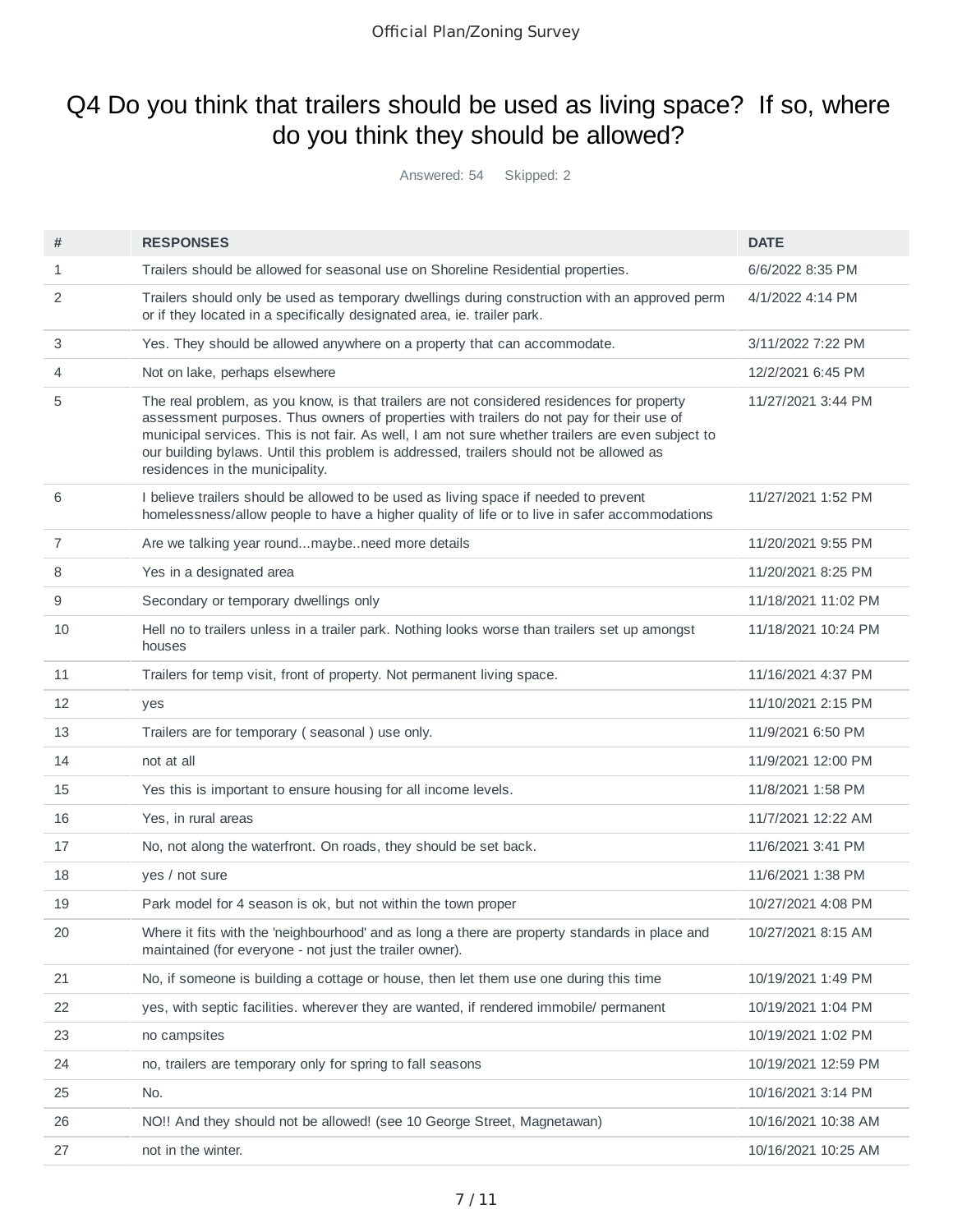| 28 | I do not think that trailers should be allowed as permanent dwellings. If a land owner wishes to<br>use a trailer for living in while building a permanent home, this would be acceptable.                                                                           | 10/16/2021 9:00 AM |
|----|----------------------------------------------------------------------------------------------------------------------------------------------------------------------------------------------------------------------------------------------------------------------|--------------------|
| 29 | Exactly within provincial guidelines permit . And not necessarily what local government wants<br>yo impose upon some. Thus question is somewhat of a moot point considering many such<br>decisions are already governed /covered by the province                     | 10/14/2021 8:52 AM |
| 30 | NO.                                                                                                                                                                                                                                                                  | 10/11/2021 6:50 PM |
| 31 | Yes, as stand alone dwellings on otherwise vacant lots                                                                                                                                                                                                               | 10/11/2021 5:57 PM |
| 32 | Outside of villages and away from permanent residents may be ok, but tend to in many<br>situations to become very unattractive                                                                                                                                       | 10/8/2021 11:49 AM |
| 33 | rural areas                                                                                                                                                                                                                                                          | 10/4/2021 11:19 PM |
| 34 | not trailers on wheels should not be used as living space. Trailers on wheels should be alloaed<br>on any property for short stays, ie weekend or 1 or 2 weeks. If longer require a trailer license if<br>on water front they are restricting by number of trailers. | 10/4/2021 2:54 PM  |
| 35 | This should be limited to max 2 year period while under construction or registered trailer or<br>mobile home park                                                                                                                                                    | 10/3/2021 12:17 PM |
| 36 | No Trailers are in the parks not on a property to avoid taxes                                                                                                                                                                                                        | 10/2/2021 7:48 AM  |
| 37 | I think as a temporary living space as someone builds is ok. If they are being used as a<br>permanent dwelling then there should be regulations such as size, type of trailer. Septic<br>systems need to be looked at very carefully as well as water/hydro source.  | 10/1/2021 10:13 AM |
| 38 | Yes. Anywhere as long as they are maintained                                                                                                                                                                                                                         | 10/1/2021 9:57 AM  |
| 39 | Yes on rural properties                                                                                                                                                                                                                                              | 10/1/2021 8:04 AM  |
| 40 | No.                                                                                                                                                                                                                                                                  | 10/1/2021 1:43 AM  |
| 41 | No, shouldn't be allowed                                                                                                                                                                                                                                             | 9/30/2021 11:19 PM |
| 42 | <b>No</b>                                                                                                                                                                                                                                                            | 9/30/2021 10:33 PM |
| 43 | If people pay property taxes they should be able to live in what they want. Trailers should be<br>allowed in any place people what to use them                                                                                                                       | 9/30/2021 9:18 PM  |
| 44 | Temporary accommodations or a foundation must be poured under it with running water.                                                                                                                                                                                 | 9/30/2021 8:59 PM  |
| 45 | Yes and it shouldn't matter, if you own the property you should be able to do what you want<br>within reason                                                                                                                                                         | 9/30/2021 8:56 PM  |
| 46 | Nope. Should only be allowed when building                                                                                                                                                                                                                           | 9/30/2021 12:09 AM |
| 47 | Yes. Only in trailer Parks or as a Principal or Second residence in the same property.                                                                                                                                                                               | 9/29/2021 1:50 AM  |
| 48 | Travel trailers - not as year round residence, mobile homes yes as long as they meet code.<br>Prefer neither was allowed in Magnetawan or ahmic harbour                                                                                                              | 9/28/2021 11:52 PM |
| 49 | Yes wherever the landowner chooses to do. They should nit have to get permission to do<br>something unless the are criminals and committing criminal acts on the property which then<br>Police should intervene.                                                     | 9/28/2021 8:20 PM  |
| 50 | <b>NO</b>                                                                                                                                                                                                                                                            | 9/28/2021 4:52 PM  |
| 51 | Trailers should be used as 3 season dwellings                                                                                                                                                                                                                        | 9/28/2021 4:06 PM  |
| 52 | no                                                                                                                                                                                                                                                                   | 9/28/2021 2:38 PM  |
| 53 | Absolutely. On an owners land.                                                                                                                                                                                                                                       | 9/28/2021 2:07 PM  |
| 54 | No                                                                                                                                                                                                                                                                   | 9/28/2021 1:33 PM  |
|    |                                                                                                                                                                                                                                                                      |                    |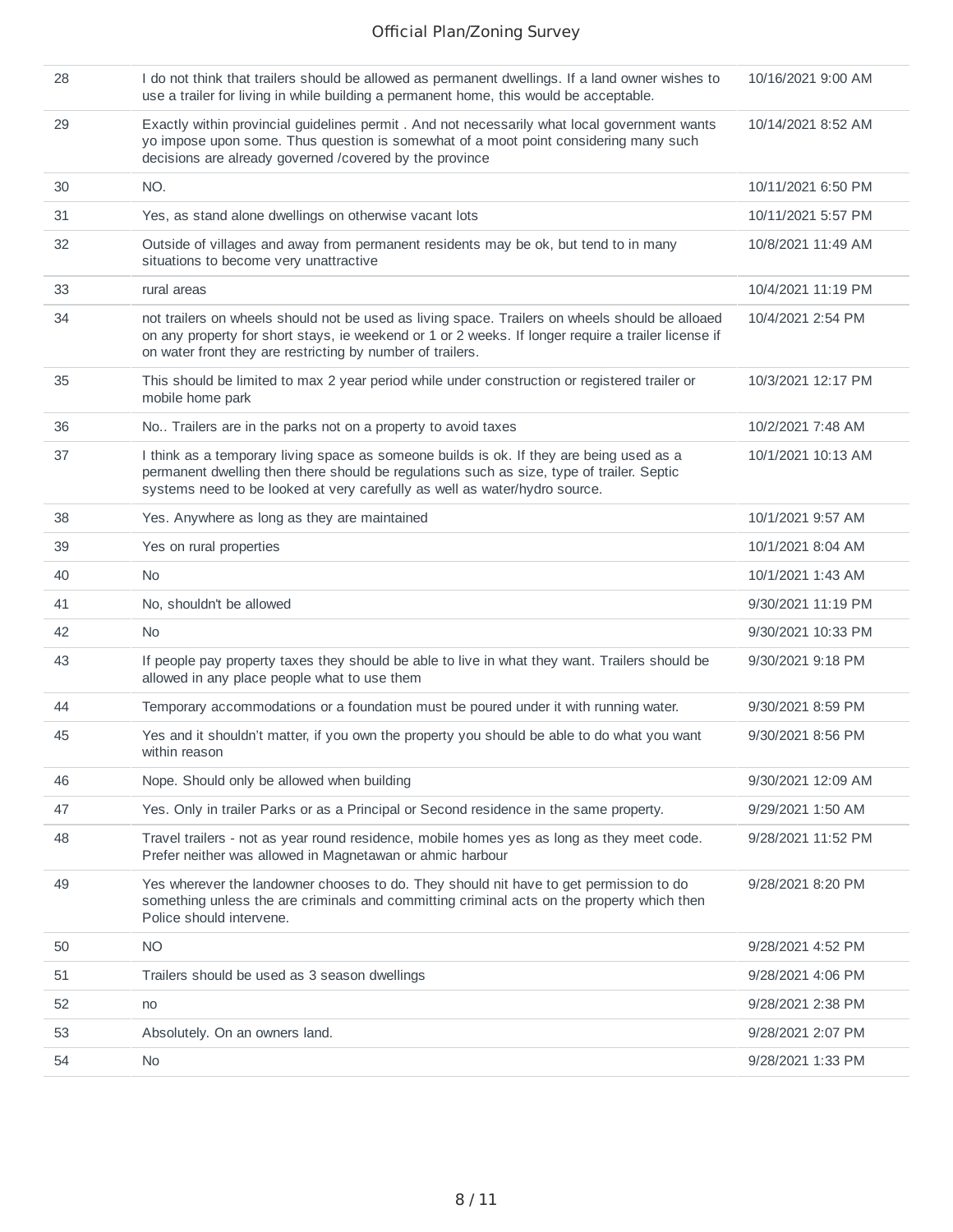# Q5 What are things you want considered if someone is requesting to sever their property?

Answered: 48 Skipped: 8

| #  | <b>RESPONSES</b>                                                                                                                                                                                                                                                                                                                                                                                                 | <b>DATE</b>         |
|----|------------------------------------------------------------------------------------------------------------------------------------------------------------------------------------------------------------------------------------------------------------------------------------------------------------------------------------------------------------------------------------------------------------------|---------------------|
| 1  | The property size, the water front size, the use case or zoning, input from adjacent neighbors                                                                                                                                                                                                                                                                                                                   | 6/6/2022 8:35 PM    |
| 2  | The location of the property (water front or in town), the size of the property, minimum frontage<br>allowed, & septic system feasibility and on the same note, if an individual wants to merge two<br>or more existing undersized lots, there should be the option to apply for an exception if it<br>created a more appealing development option overall, but does not meet the current new lot<br>parameters. | 4/1/2022 4:14 PM    |
| 3  | What would it be used for as well as size restrictions.                                                                                                                                                                                                                                                                                                                                                          | 3/11/2022 7:22 PM   |
| 4  | My primary concern is waterfront, I prefer a minimum of 500' feet of lake frontage                                                                                                                                                                                                                                                                                                                               | 12/2/2021 6:45 PM   |
| 5  | The impact of the severance on the municipalityenvironmental, costs of municipal services,<br>neighbors enjoyment/use of their property, etc. also, municipality should keep track of prior<br>severances as a way of evaluating current severance proposal (incremental impact as an<br>example).                                                                                                               | 11/27/2021 3:44 PM  |
| 6  | Will this lead to more buildings being created, especially large buildings, especially large<br>cottages that are visible from the water/boathouses. My main question would be about the<br>impact of the property being severed on the natural beauty of the lake.                                                                                                                                              | 11/27/2021 1:52 PM  |
| 7  | Size of lot and purposeare they going to build a commercial placelots of questions here                                                                                                                                                                                                                                                                                                                          | 11/20/2021 9:55 PM  |
| 8  | Environmental impact.                                                                                                                                                                                                                                                                                                                                                                                            | 11/20/2021 8:25 PM  |
| 9  | Waterfront has to have enough room so it doesn't look crowded. Minimum acreage limit set                                                                                                                                                                                                                                                                                                                         | 11/18/2021 10:24 PM |
| 10 | The resulting uses of the properties in question. If in cottage areas, will it result in increased<br>vehicle traffic and boat traffic. Many people purchase these properties for recreation and quiet<br>living. To then find out that there are rental properties all around them. This does not result in<br>happy home owners.                                                                               | 11/16/2021 4:37 PM  |
| 11 | size and access                                                                                                                                                                                                                                                                                                                                                                                                  | 11/10/2021 2:15 PM  |
| 12 | Minimum lot severance, existing structures on property                                                                                                                                                                                                                                                                                                                                                           | 11/9/2021 6:50 PM   |
| 13 | That it doesn't impact other surrounding properties                                                                                                                                                                                                                                                                                                                                                              | 11/8/2021 1:58 PM   |
| 14 | Only that the severed lot and residual lot meet the current minimums                                                                                                                                                                                                                                                                                                                                             | 11/7/2021 12:22 AM  |
| 15 | Whether the severed lots will allow sufficient spacing of houses and other structures to<br>maintain sufficient wooded shoreline.                                                                                                                                                                                                                                                                                | 11/6/2021 3:41 PM   |
| 16 | preventing someone from buying agricultural property just to change zoning                                                                                                                                                                                                                                                                                                                                       | 11/6/2021 1:38 PM   |
| 17 | Remaining lot size, planned usage                                                                                                                                                                                                                                                                                                                                                                                | 10/27/2021 4:08 PM  |
| 18 | How much will be severed and for what purpose (current or potential) and therefore the impact<br>it would have on neighbours / neighbourhood                                                                                                                                                                                                                                                                     | 10/27/2021 8:15 AM  |
| 19 | setbacks, usage, size of property                                                                                                                                                                                                                                                                                                                                                                                | 10/19/2021 1:49 PM  |
| 20 | minimum remaining lot size                                                                                                                                                                                                                                                                                                                                                                                       | 10/19/2021 1:04 PM  |
| 21 | distance from neighbours maintaining trees                                                                                                                                                                                                                                                                                                                                                                       | 10/19/2021 1:02 PM  |
| 22 | allowing access to an existing private road to qualify as access to a road, as long as its a legal<br>access registered on title                                                                                                                                                                                                                                                                                 | 10/19/2021 12:59 PM |
| 23 | Suitability for development/construction, minimum lot size, access to municipally owned                                                                                                                                                                                                                                                                                                                          | 10/16/2021 3:14 PM  |